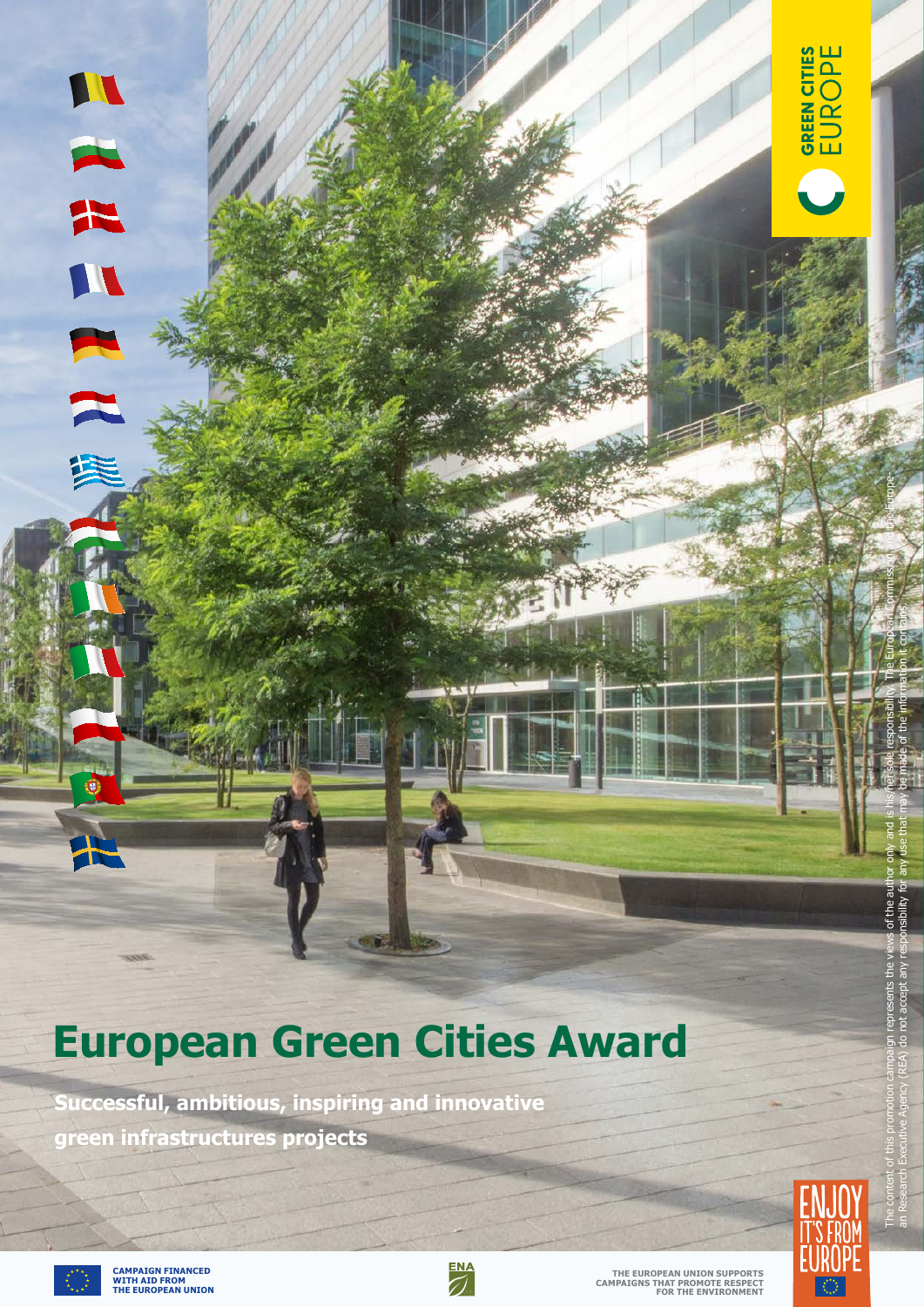# **European Green Cities Award Introduction**



# **Price winning projects that let green excel in its positive impact on urban welfare**

As part of the "More Green Cities for Europe" campaign, a yearly, international contest with award ceremony will be organised. The contest started in 2020 with a first edition in The Netherlands. In 2021 Belgium will be the host.

### **The goal of the award**

The European Green Cities Award encourages successful, ambitious, inspiring and innovative green infrastructures projects.

### **What projects participate**

All inspiring projects that make optimum use of the added value of green infrastructures in the living environment can participate.

For imaging some examples:

- Interior planting of a school
- A new residential area with public gardens
- A business garden with workplaces
- A hospital with green treatment rooms
- A new city park with sports and play facilities
- A green renovated industrial estate

(Participating projects need to be fully realised and put into use no more than 5 years ago.)

# **Who is the participant?**

Any person involved in the project can initiate an application. The official submitter is ultimately the party that financed the project.

# **Any costs?**

Participation in the competition is free of charge. If you incur costs yourself, for example for submitting your project or for your presence at the prize-giving ceremony, these will be at your own expense.





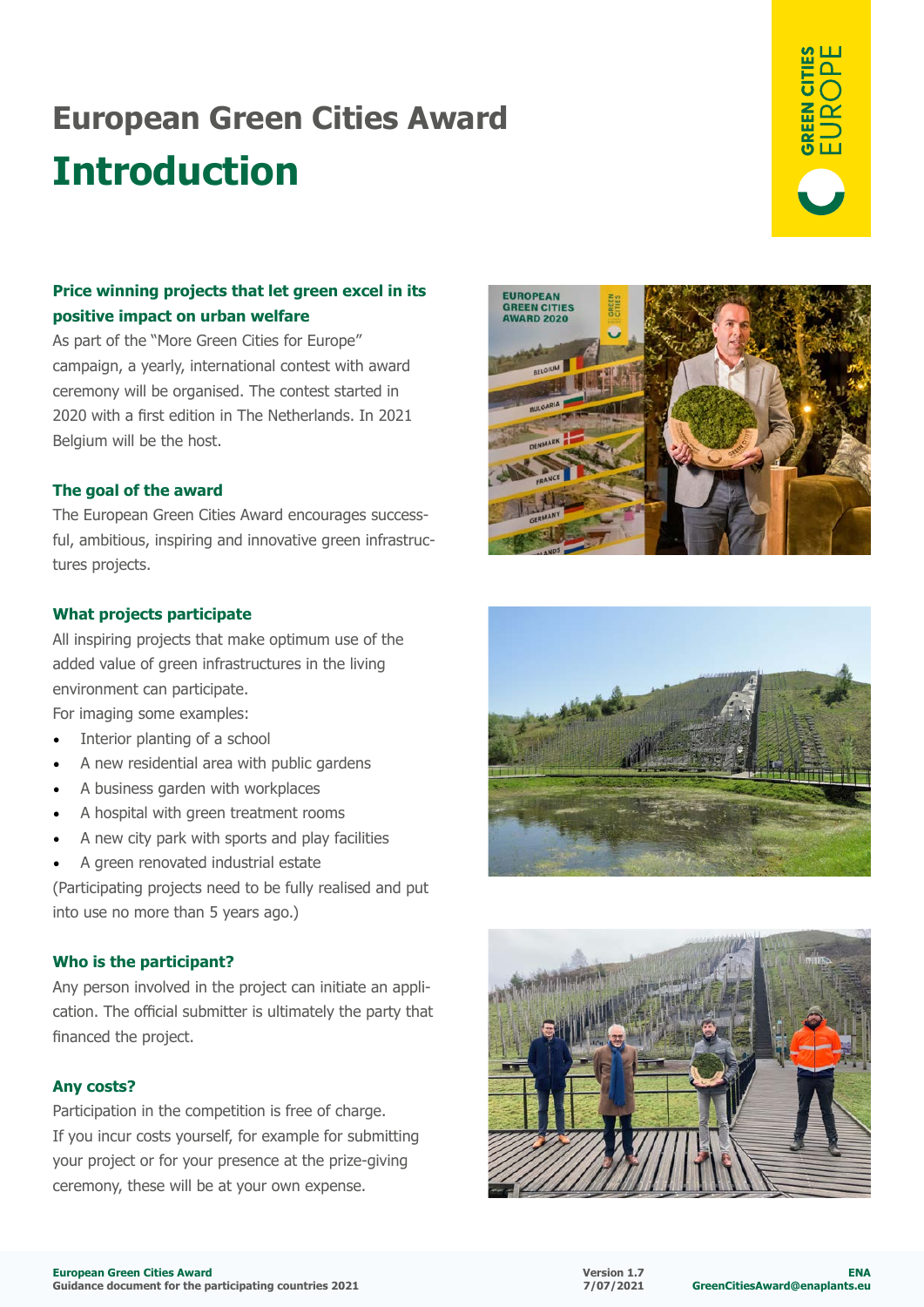# **European Green Cities Award Some more details**



### **The process with timeline**

| 1 June 2021                    | Project forms can be submitted                                                   |
|--------------------------------|----------------------------------------------------------------------------------|
| 31 August 2021                 | End date for applications                                                        |
| 6 September 2021               | Projects checked for admission by central organisation and start judging process |
| 7 October 2021                 | Winner selected by jury                                                          |
| To be decided, due to COVID-19 | Award ceremony                                                                   |
|                                |                                                                                  |

#### **The judging process**

- The application forms of the 13 nominated projects are shared with all the members of the jury
- Based on the supplied information and the public available information about the project, every member of the jury individually rates the judging criteria with 0-10 points (higher is better), including a short motivation. (Judging Criteria in following chapter)
- The members of the jury are allowed to request the participants for more information.
- The members of the jury may visit projects and consult with each other. This is not compulsory.
- After all scores are submitted, the organising country will share the scores with all members of the jury.
- The project with the highest score will be selected as a winner. In the situation that two projects score the same, the jury will vote for the winner.

#### **Award ceremony**

The award event will take place during an International Green Cities Congress. The final date is not yet decided.

#### **The prize**

The prize consists mainly of honour. A lot of attention for the project in the (printed and social) media is expected. In addition, the winning project will receive a 'trophy'.

#### **Who to contact?**

If you have any questions, or need more details, don't hesitate to contact the organisation. Each participating country also has a local contact. The members of the jury cannot be contacted unless they ask for it. Central organisation: GreenCitiesAward@enaplants.eu (In Dutch or English)

**Belgium:** elias.deboeck@vlam.be

**Bulgaria:** taniagarden@hotmail.com

**Denmark:**  roeds@roeds-planteskole.dk

**France:** emmanuelle.bougault@valhor.fr

**Germany:** gatzemeier@gruen-ist-leben.de **Greece:** anastasios@kalantzisplants.com **Hungary:** szabo.jozsef@diszkerteszek.hu

**Ireland:** Michal.Slawski@BordBia.IE **Italy:** segreteria@anve.it

**The Netherlands:** smet@anthos.org

**Poland:** info@milczynski.com.pl

**Portugal:** info@apppfn.pt **Sweden:** maja.persson@lrf.se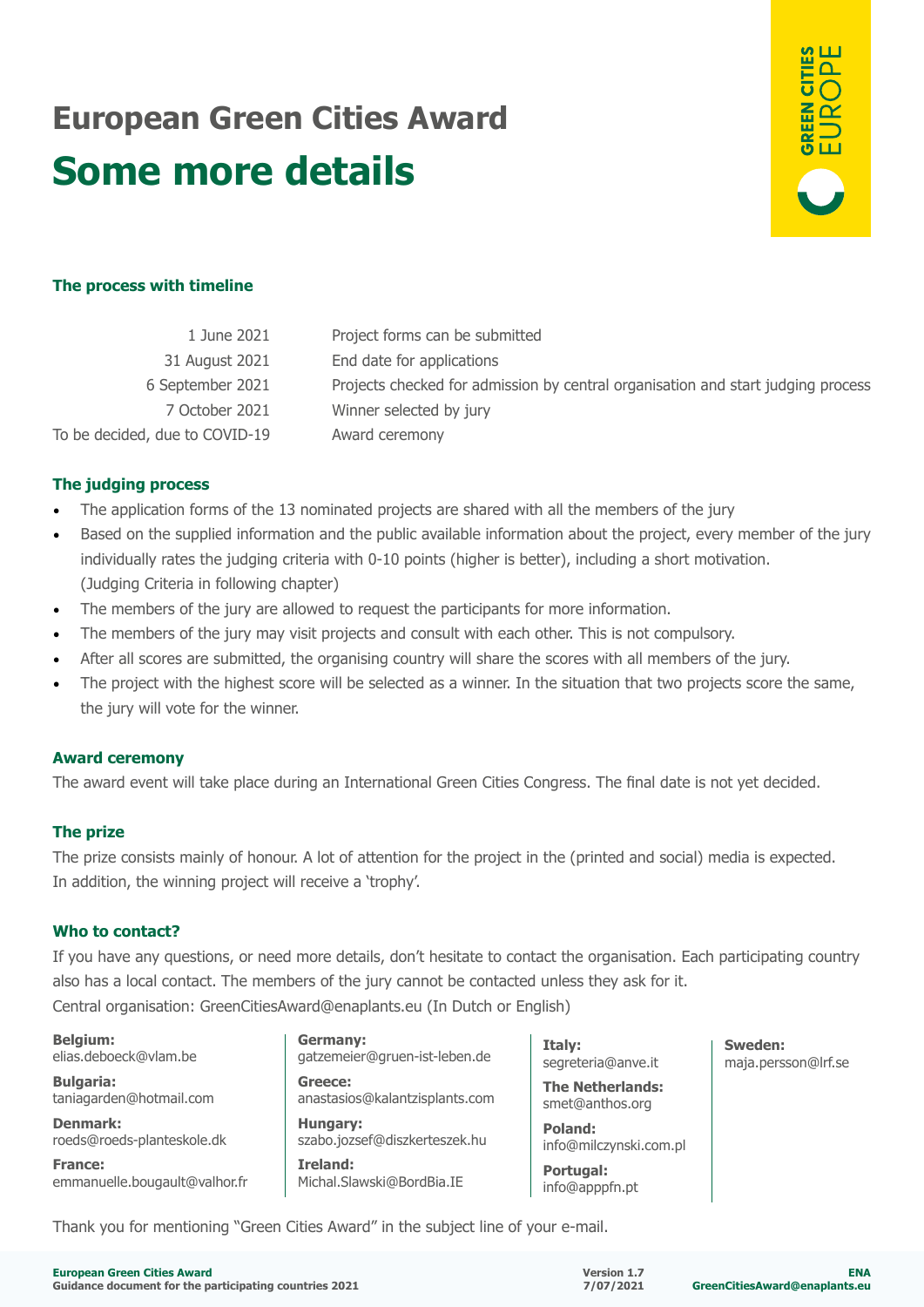# **European Green Cities Award The judging criteria**



# • **Greenery (A double weighting shall be applied to this criterion!)**

The greenery will be assessed on the right assortment for this application. Quality and diversity are taken into account. Special and unique applications may contribute to a higher appreciation.

# • **The overall design (landscape and optional associated buildings)**

The most important point of assessment is the integral design in which the elements in the project match each other. And where the project connects to its surroundings. The uniqueness of the design is an added advantage.

### • **The contribution to the well-being of users**

Depending on the type of project, visitors, patients, students, residents or employees benefit from the added value like well fare, productivity ans social cohesion. The size of the expected effect and the size of the group of profiteers determine the rating.

### • **The impact on the climate**

For the valuation, the impact of the project is estimated on the following components: Rainwater collection and discharge and temperature regulation.

#### • **The impact on the environment**

Materials used are assessed for environmental impact during production and for circularity. If the project has a logical effect on the perception of noise nuisance and on the capture of CO2, NOx and particulate matter, this may be taken into account.

# • **The impact on economic factors**

For the assessment, an estimate is made of the relationship between the investment (construction and maintenance) and the revenues. This may include an estimate of the effect on property value in the surrounding area and positive impact on local economy (for shops , restaurants...).

#### • **Used constructing materials**

It will be assessed on the right product choice for this application. Quality is taken into account. Special and unique applications may contribute to a higher appreciation.

# • **Innovativeness and reproducibility**

Innovativeness is appreciated. A good reproducibility of the entire project, or parts of it, improves the score.

#### **Important remark!**

The set-up of the award does not allow all criteria to be fully researched and factually substantiated. These cases are judged subjectively by the judges on the basis of their insights and experience and on the basis of the information provided by the participant. Only the jury chooses the winner. No correspondence is possible outside the jury about the content of the assessment process.